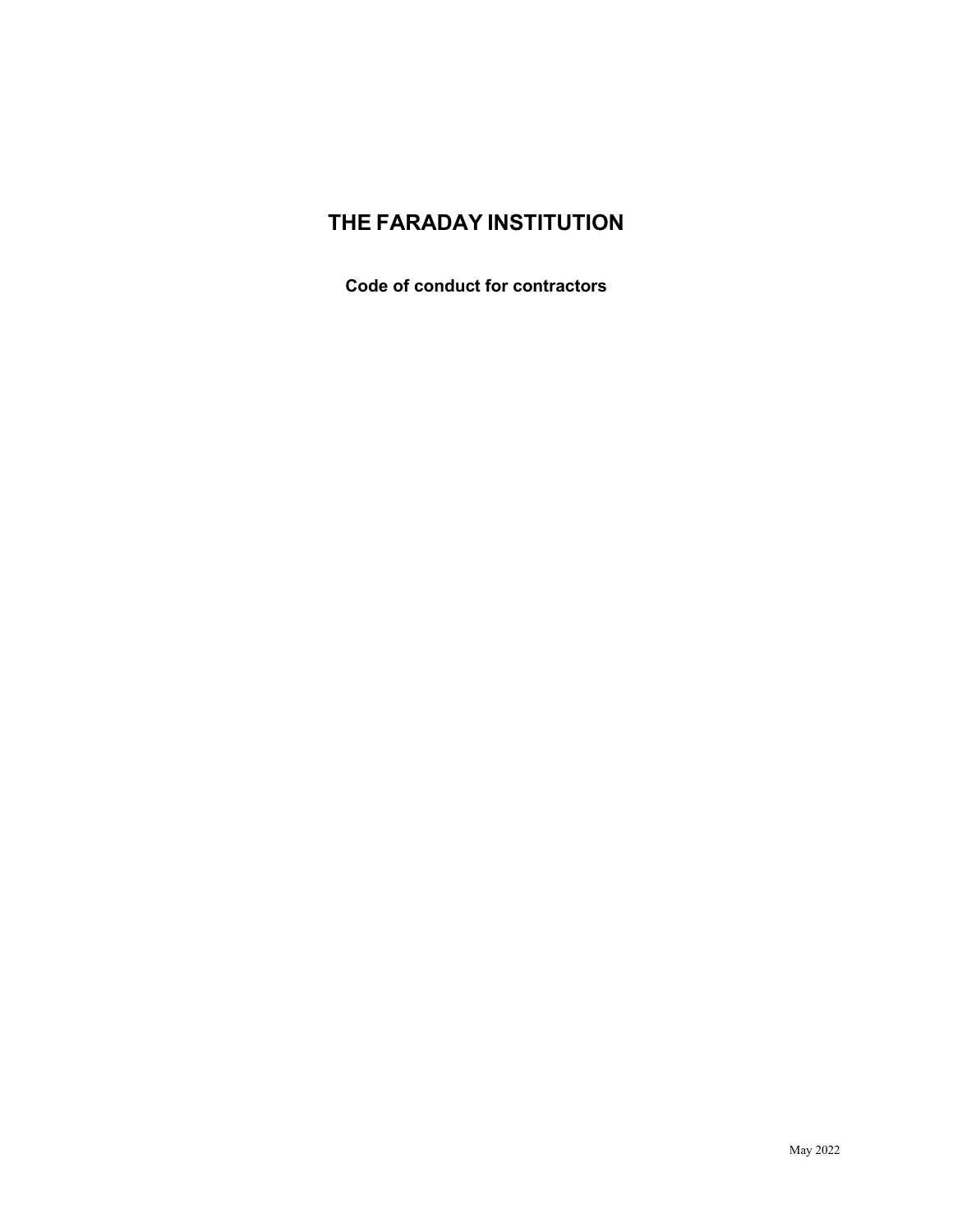| 3.  |  |
|-----|--|
| 4.  |  |
| 5.  |  |
| 6.  |  |
|     |  |
|     |  |
|     |  |
| 10. |  |
| 11. |  |
| 12. |  |
| 13. |  |

# **Contractors code of conduct**

# <span id="page-1-0"></span>**1. Introduction**

The Faraday Institution is the nation's independent institute for electrochemical energy storage science and technology, supporting research, training, and analysis. Bringing together expertise from universities and industry, The Faraday Institution will make the UK the go-to place for the research, development, manufacture and production of new electrical storage technologies for the automotive and the other sectors**.**

We are an equal opportunities employer and do not discriminate on the grounds of gender, sexual orientation, marital or civil partner status, pregnancy or maternity, gender reassignment, race, colour, nationality, ethnic or national origin, religion or belief, disability or age.

# <span id="page-1-1"></span>**2. Applying the code of conduct**

This document sets out the main policies and procedures that you will need to be aware of while working for us. Any questions you may have should be referred to main contact within the Faraday Institution or can be addressed to contracts@faraday.ac.uk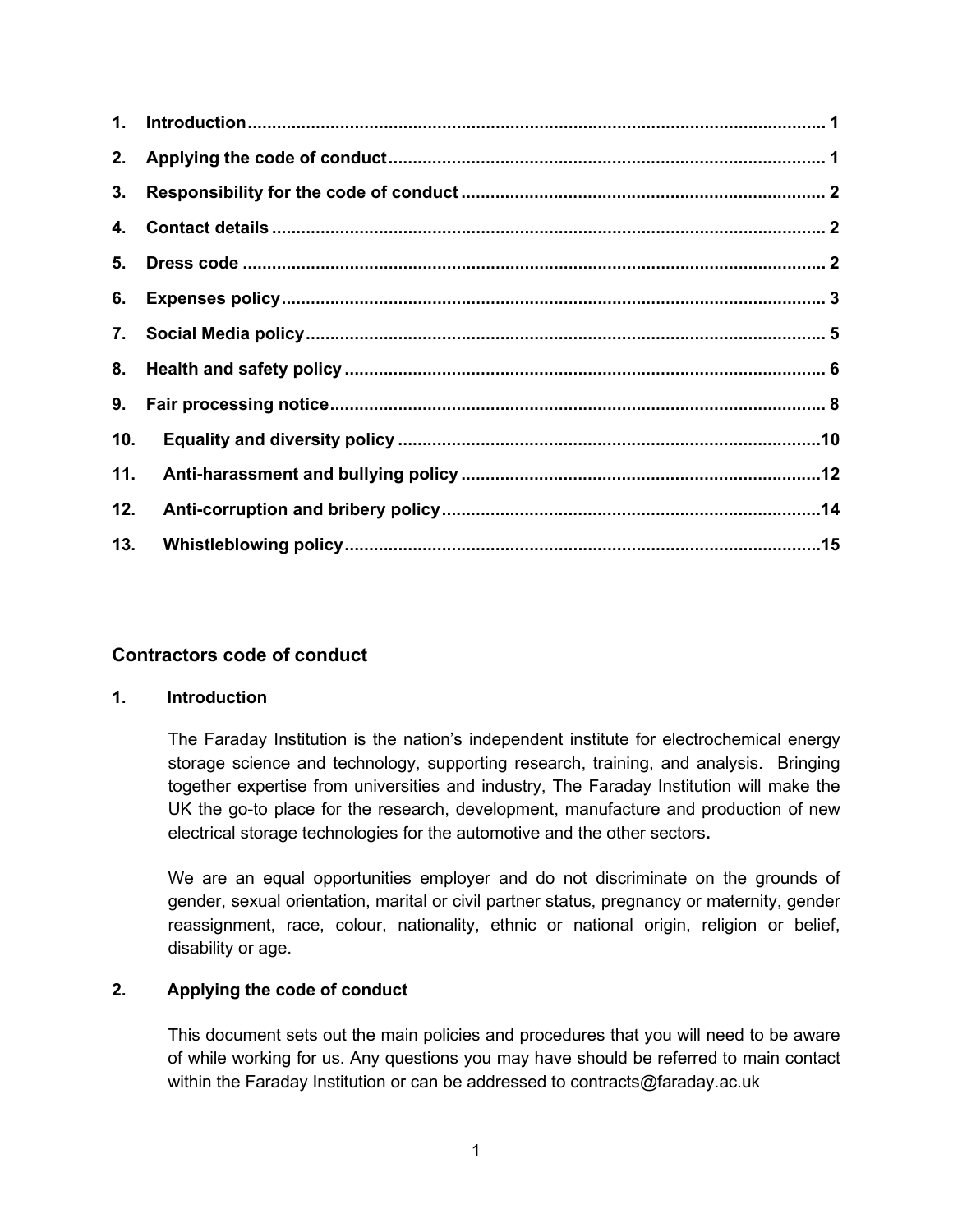**The policies and procedures set out in this handbook apply to all contractors unless otherwise indicated. They do not form part of the terms of your contract with us, which are provided to you separately.** 

# <span id="page-2-0"></span>**3. Responsibility for the code of conduct**

The Chief Executive has overall responsibility for this document for ensuring that its policies and procedures comply with our legal obligations.

<span id="page-2-1"></span>Failure to comply with any of the policies in the code of conduct may result in termination of your contract with the Faraday Institution.

### **4. Contact details**

We will request contact details in order to contact you in relation to your work with us. You should advise of any changes straight away. Information is held in confidence and used in accordance with data protection laws.

#### <span id="page-2-2"></span>**5. Dress code**

In situations where you work in our offices or at meetings with third parties for us you represent us with stakeholders and the public. Your appearance contributes to our reputation and the development of our objectives. We therefore require everyone to maintain an appropriate professional standard of dress and personal appearance at work at all times.

Where we provide safety clothing and equipment, including protective footwear and eyewear, it should be worn or used as appropriate and directed and you should not wear clothing, jewellery or footwear that could present a health and safety risk.

You may wear appropriate religious and cultural dress (including clerical collars, head scarves, skullcaps and turbans) unless it creates a health and safety risk to you or any other person or otherwise breaches this policy.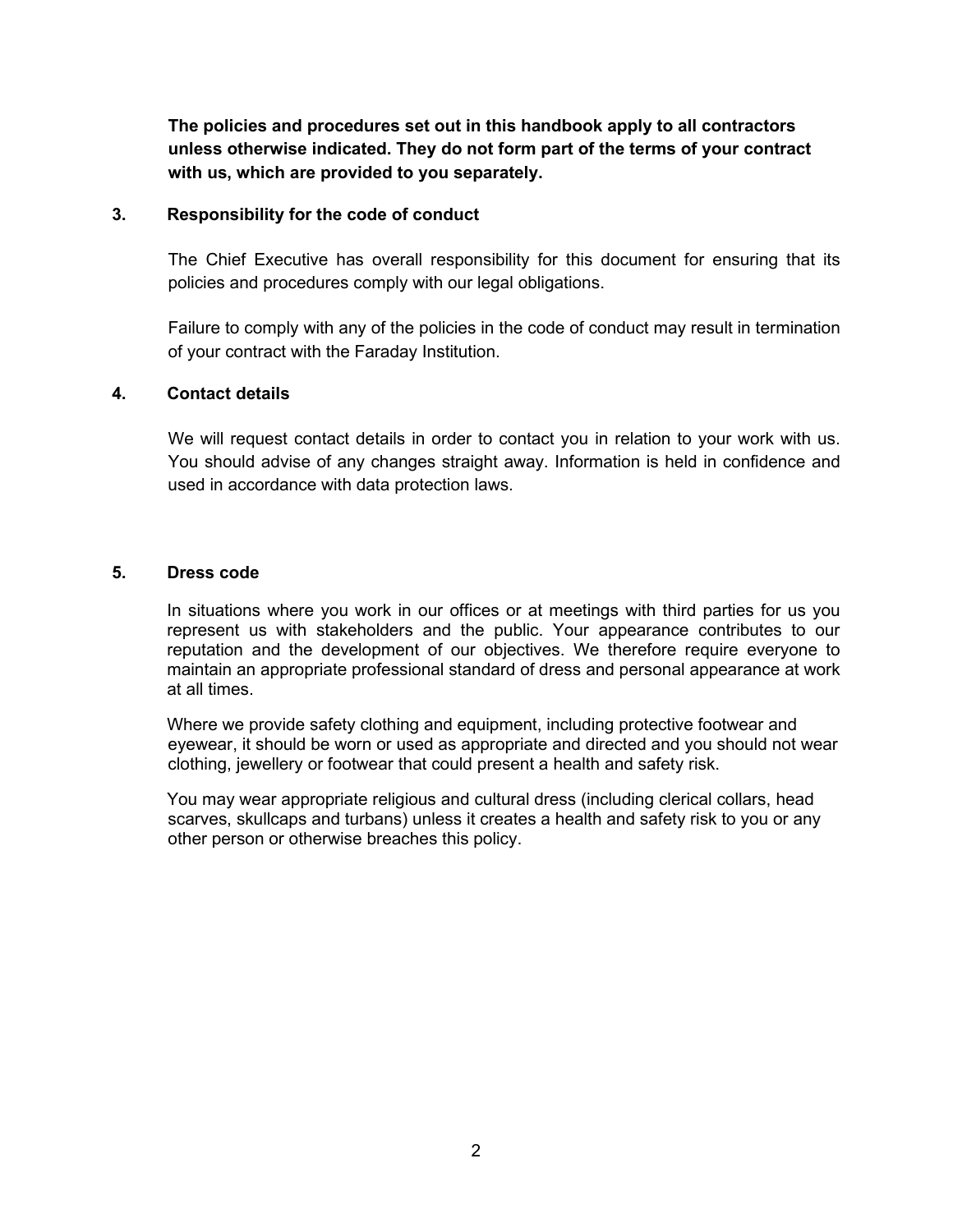# <span id="page-3-0"></span>**6. Expenses policy**

Where you contract with us states that we will reimburse expenses, these should be properly incurred in accordance with this policy. Contractors should be aware that the Faraday Institution is a charity and is funded with public money. It is therefore expected that contractors will act at all times in accordance with the values and behaviour appropriate to such an organisation and with regard to value for money.

Expenses should be:

- submitted to the Finance Department on the [appropriate claim form;](https://www.faraday.ac.uk/wp-content/uploads/2022/05/Blank-Expense-Form-.xlsx)
- submitted within 28 days of being incurred;
- supported by relevant itemised documents (for example, VAT receipts, tickets. Note: credit card slips must also be accompanied by itemised receipts); and
- authorised by the employee's line manager.
- Failure to comply with this may result in delays or non-reimbursement of expenses.
- Where employees are travelling together and sharing expenses, payment should not be made by an employee whose line manager is also present.

Claims for authorised expenses submitted in accordance with this policy will be paid directly into your bank account.

Any questions about the reimbursement of expenses should be put to your line manager before you incur the relevant costs.

### 6.1 Travel expenses

We will reimburse the reasonable cost of necessary travel in connection with our business. You should always choose the most economic means of travel practicable and you should use existing travelcards or season tickets wherever possible. The following are not treated as travel in connection with our business:

- travel between your home and usual place of work;
- travel which is mainly for your own purposes; and
- travel which, while undertaken on our behalf, is similar or equivalent to travel between your home and your usual place of work.
- Any exceptions to the guidelines below must be justified on business grounds and with prior approval of your manager.

# 6.2 Trains.

Travel should be second class.

6.3 Taxis.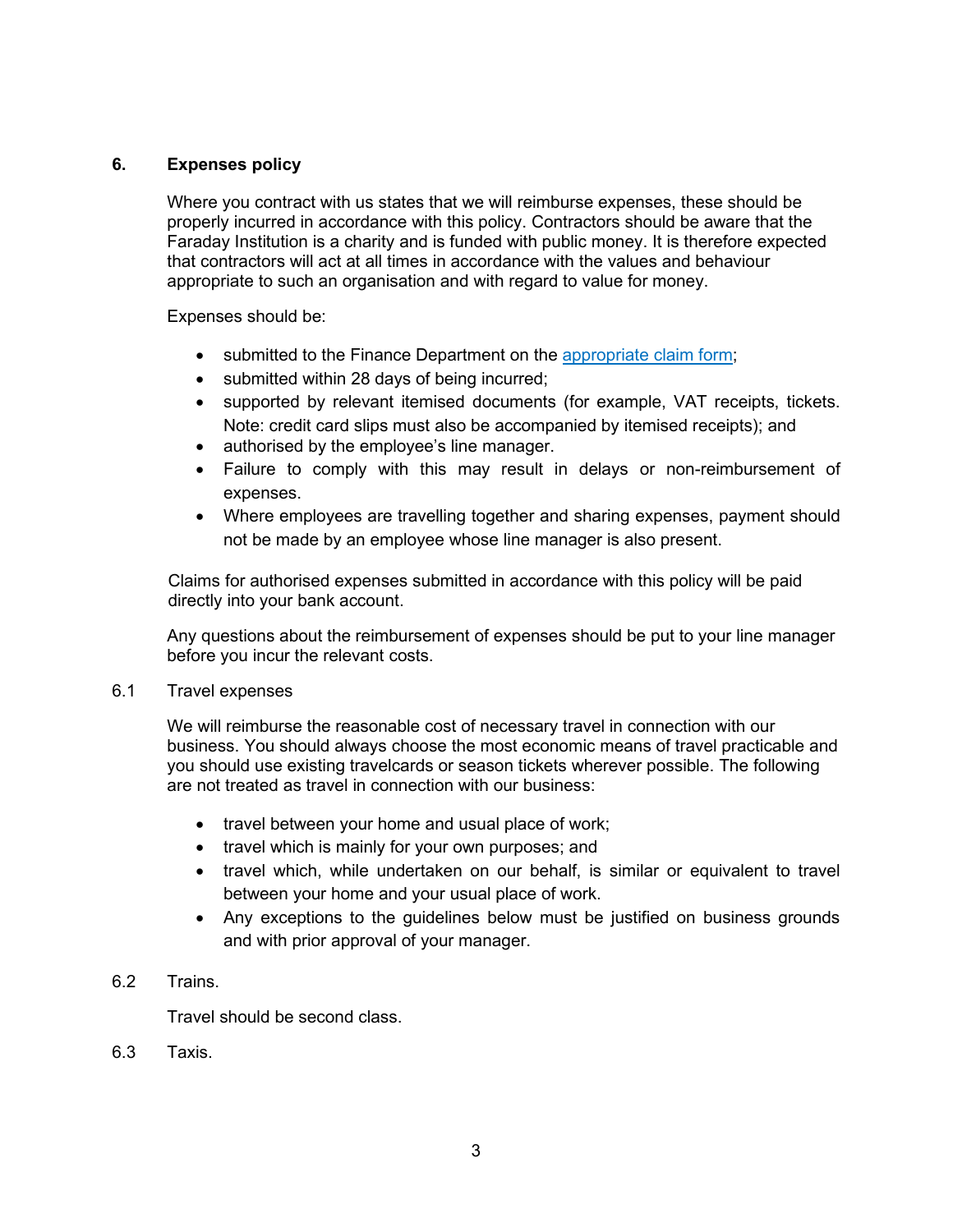Where public transport is available, taxis should only be used if it is more cost effective due to a significant saving of journey time or the number of individuals travelling together.

# 6.4 Car.

Where it is cost effective for you to use your car for business travel, and you have been authorised to do so, you can claim a mileage allowance on proof of mileage. Details of the current mileage rates can be obtained from the Finance Department. You can also claim for any necessary parking costs. It is your responsibility to ensure that you are adequately insured, that your car is correctly taxed and in roadworthy condition and that you have a valid driving licence.

# 6.5 Air travel.

If you are required to travel by plane in the course of your duties, you should discuss travel arrangements with us in advance.

# 6.6 Accommodation and other overnight expenses

If you are required to stay away overnight in the course of your duties, you should agree accommodation arrangements with your line manager in advance. Accommodation is subject to an upper limit per night of £150 (London) or £100 (outside London). Spending on hotels outside the UK should be agreed with the Chief Financial Officer.

We will reimburse your reasonable out-of-pocket expenses for overnight stays provided they are supported by receipts as follows:

- (a) breakfast up to a maximum of £15 a day; and
- (b) lunch and an evening meal including drinks up to  $£25$  a day for lunch,  $£40$  a day for an evening meal or, where both are incurred on the same day, an overall maximum of £65.

Again, these amounts are maxima and staff are encouraged to make the most efficient use of resources, consistent with the Faraday Institution's charitable role. We do not pay for personal items included on hotel bills including mini-bar, newspapers, laundry, videos, gym-usage etc.

# 6.7 Entertaining

You may entertain actual or prospective business contacts and stakeholders only where your proposal and an appropriate budget has been agreed in writing in advance with us.

You must also ensure that the provision of any such hospitality in the circumstances complies with our Anti-Corruption and Bribery Policy.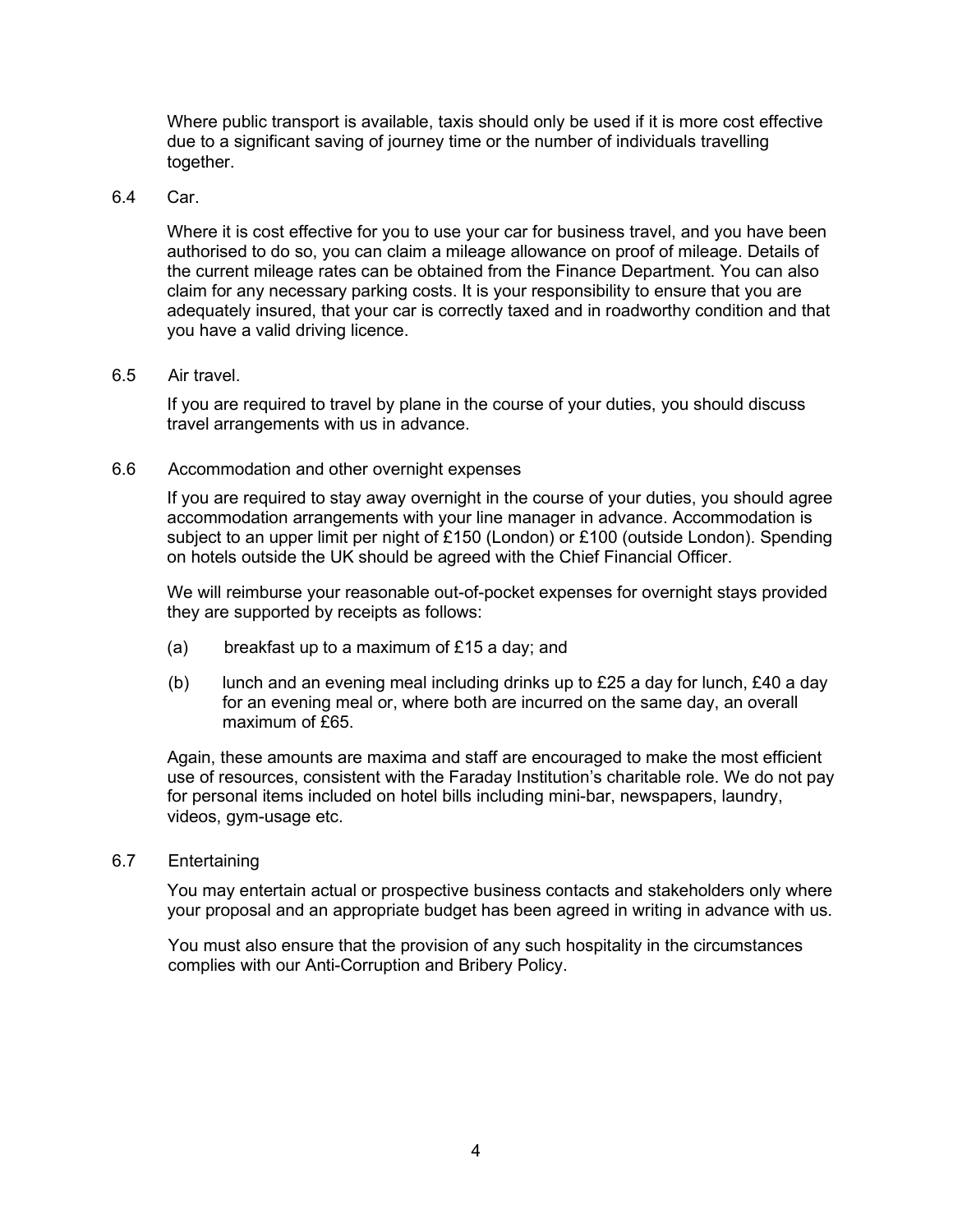# <span id="page-5-0"></span>**7. Social Media policy**

- 7.7 This policy is in place to minimise the risks to our business through use of social media.
- 7.8 This policy deals with the use of all forms of social media, including Facebook, LinkedIn, Twitter, Google+, Instagram and all other social networking sites, internet postings and blogs. It applies to use of social media for business purposes as well as personal use that may affect our business in any way.
- 7.9 Occasional personal use of social media during working hours is permitted so long as it does not involve unprofessional or inappropriate content, does not interfere with your employment responsibilities or productivity and complies with this policy.
- 7.10 You must avoid making any social media communications that could damage our business interests or reputation, even indirectly.
- 7.11 You must not use social media to defame or disparage us, our staff or any third party; to harass, bully or unlawfully discriminate against staff or third parties; to make false or misleading statements; or to impersonate colleagues or third parties.
- 7.12 You must not express opinions on our behalf via social media, unless expressly authorised to do so by the Head of Engagement. You may be required to undergo training in order to obtain such authorisation.
- 7.13 You must not post comments about sensitive business-related topics, such as our performance, or do anything to jeopardise our trade secrets, confidential information and intellectual property. You must not include our logos or other trademarks in any social media posting or in your profile on any social media without the express authority of the Head of Engagement.
- 7.14 The contact details of business contacts made during the course of your employment are our confidential information. On termination of employment you must provide us with a copy of all such information.
- 7.15 Any misuse of social media should be reported to your line manager.
- 7.16 You should make it clear in social media postings, or in your personal profile, that you are speaking on your own behalf. Write in the first person and use a personal e-mail address.
- 7.17 Be respectful to others when making any statement on social media and be aware that you are personally responsible for all communications which will be published on the internet for anyone to see.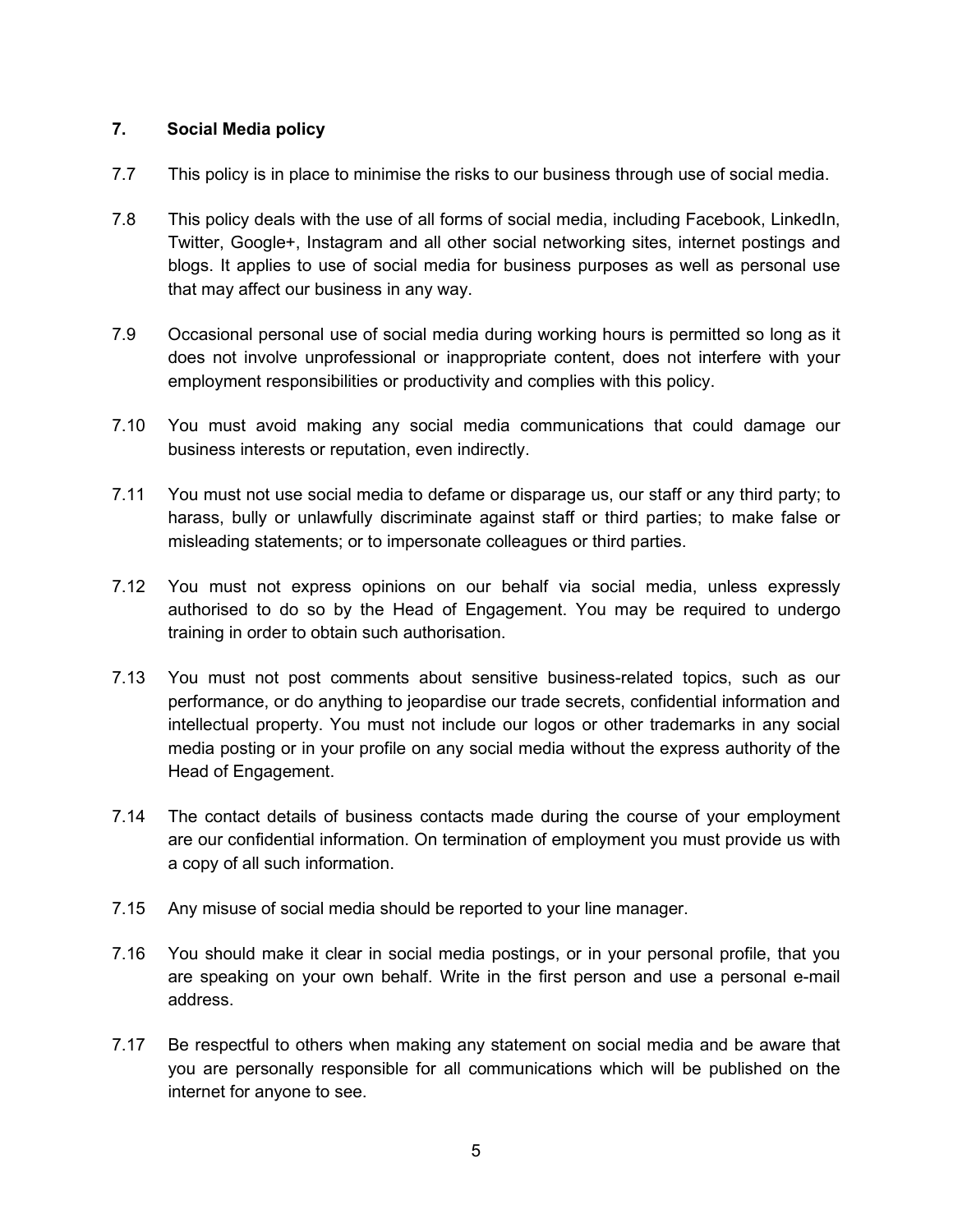- 7.18 If you disclose your affiliation with us on your profile or in any social media postings, you must state that your views do not represent those of your employer (unless you have been expressly authorised to speak on our behalf by the Head of Engagement). You should also ensure that your profile and any content you post are consistent with the professional image you present to clients and colleagues.
- 7.19 If you are uncertain or concerned about the appropriateness of any statement or posting, refrain from posting it until you have discussed it with your manager.
- 7.20 If you see social media content that disparages or reflects poorly on us, you should contact your manager.

### <span id="page-6-0"></span>**8. Health and safety policy**

This policy sets out our arrangements for ensuring we meet our health and safety obligations to staff and anyone visiting our premises or affected by our work.

The Faraday Institution Chief Executive has overall responsibility for health and safety and the operation of this policy.

8.1 Your responsibilities

All staff share responsibility for achieving safe working conditions. You must take care of your own health and safety and that of others, observe applicable safety rules and follow instructions for the safe use of equipment.

You should report any health and safety concerns immediately to your Faraday Institution contact or to the Faraday Institution Chief Executive.

You must co-operate with managers on health and safety matters, including the investigation of any incident.

8.2 Training

We will ensure that you are given adequate training and supervision to perform your work competently and safely.

8.3 Equipment

You must use equipment in accordance with any instructions given to you. Any equipment fault or damage must immediately be reported. Do not attempt to repair equipment unless trained to do so.

### 8.4 Accidents and first aid

Details of first aid facilities and the names of trained first aiders are displayed on the notice boards.

All accidents and injuries at work, however minor, should be reported to the Faraday Institution Chief Executive and recorded in the Accident Book which is kept in the office.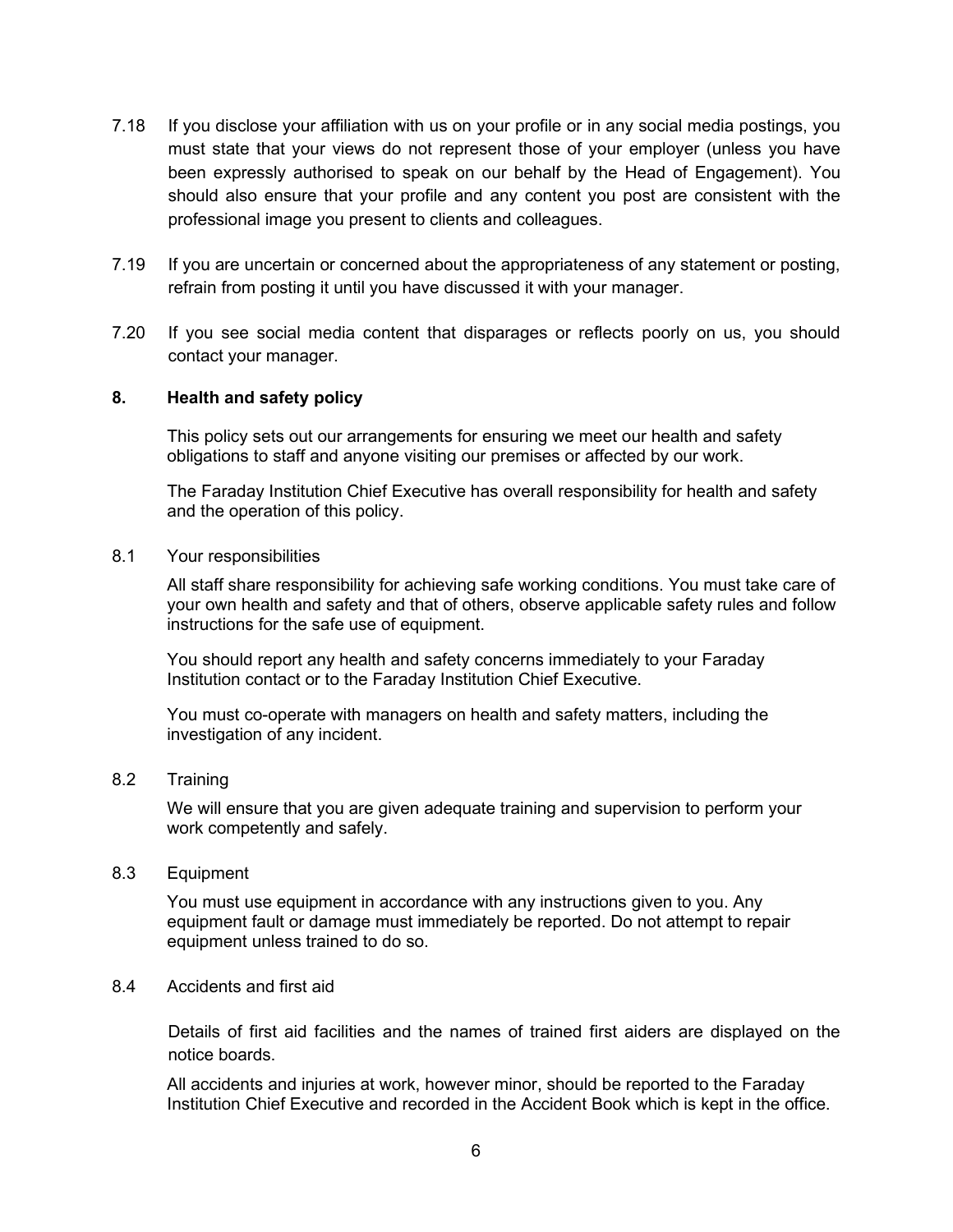#### 8.5 Fire safety

All staff and visitors should familiarise themselves with the fire safety instructions, which are displayed on notice boards and near fire exits in the workplace.

If you hear a fire alarm, leave the building immediately by the nearest fire exit and go to the fire assembly point shown on the fire safety notices.

Fire drills will be held at least every 12 months and must be taken seriously. We also carry out regular fire risk assessments and regular checks of fire extinguishers, fire alarms, escape routes and emergency lighting.

#### 8.6 Risk assessments and measures to control risk

We carry out general workplace risk assessments periodically. The purpose is to assess the risks to health and safety of employees, visitors and other third parties as a result of our activities, and to identify any measures that need to be taken to control those risks.

### 8.7 Smoking policy

We are committed to protecting your health, safety and welfare and that of all those who work for us by providing a safe place of work and protecting all workers, service users, customers and visitors from exposure to smoke.

All of our workplaces (including our vehicles) are smoke-free in accordance with the Health Act 2006 and associated regulations. All staff and visitors have the right to a smoke-free environment.

Smoking is not permitted anywhere in our workplace. The ban applies to anything that can be smoked and includes, but is not limited to, cigarettes, electronic cigarettes, pipes (including water pipes such as shisha and hookah pipes), cigars and herbal cigarettes.

Anyone using our vehicles, whether as a driver or passenger, must ensure the vehicles remain smoke-free. Any of our vehicles that are used primarily for private purposes are excluded from the smoking ban.

You may only smoke outside during breaks. When smoking outside, you must dispose of cigarette butts and other litter appropriately.

Smoking in smoke-free premises or vehicles is also a criminal offence and may result in a fixed penalty fine and/or prosecution.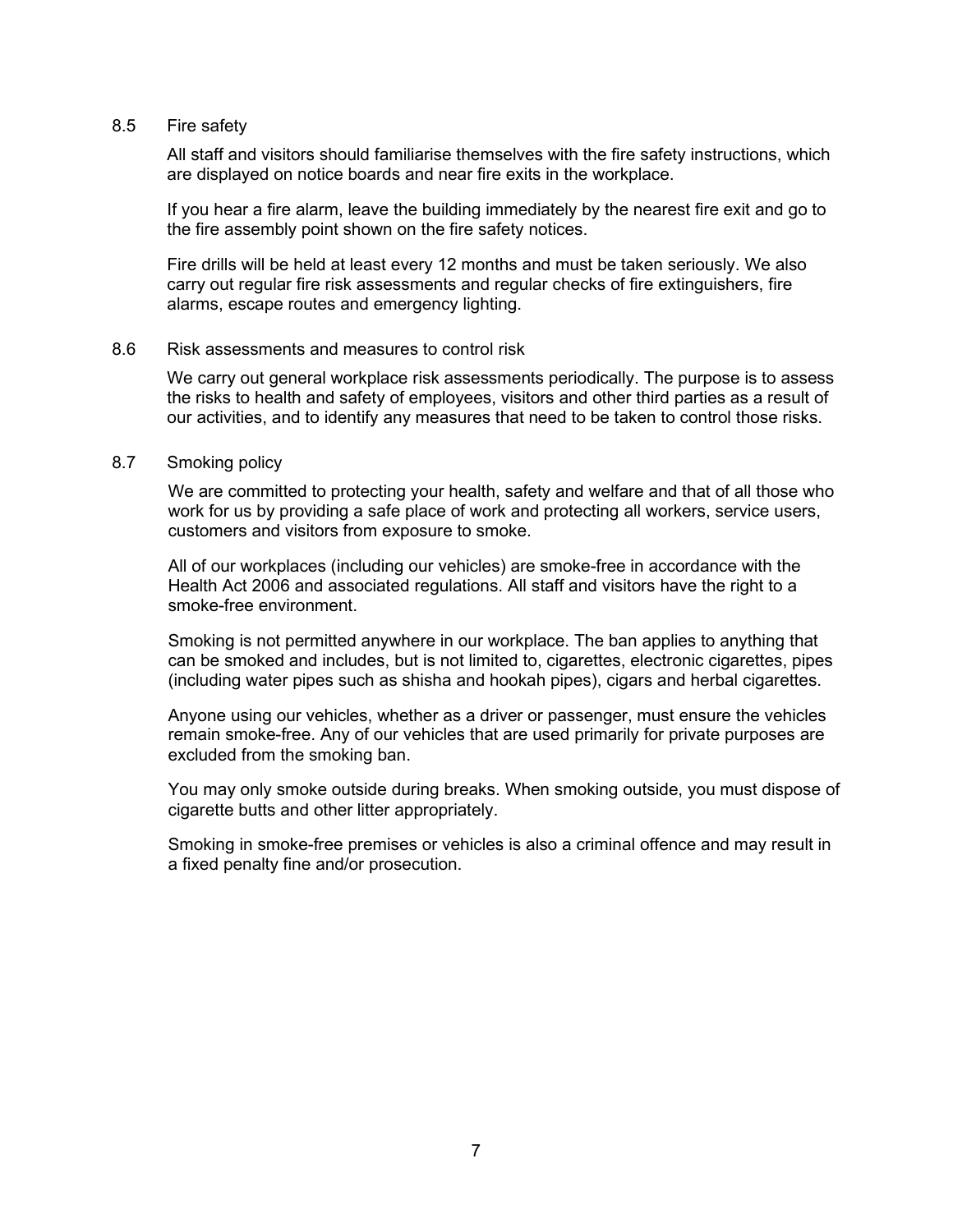# <span id="page-8-0"></span>**9. Fair processing notice**

During the course of our activities we, The Faraday Institution, will process personal data (which may be held on paper, electronically, or otherwise) about our staff and contractors and we recognise the need to treat it in an appropriate and lawful manner, in accordance with the Data Protection Act 1998 (DPA) or any equivalent regulations. The purpose of this notice is to make you aware of how we will handle your personal data.

# 9.1 Data protection principles

We will comply with the eight data protection principles in the DPA, which say that personal data must be:

- Processed fairly and lawfully.
- Processed for limited purposes and in an appropriate way.
- Adequate, relevant and not excessive for the purpose.
- Accurate.
- Not kept longer than necessary for the purpose.
- Processed in line with individuals' rights.
- Secure.
- Not transferred to people or organisations situated in countries without adequate protection.

"Personal data" means recorded information we hold about you from which you can be identified. It may include contact details, other personal information, photographs, expressions of opinion about you or indications as to our intentions about you. "Processing" means doing anything with the data, such as accessing, disclosing, destroying or using the data in any way.

9.2 Fair and lawful processing

We will usually only process your personal data where you have given your consent or where the processing is necessary to comply with our legal obligations. In other cases, processing may be necessary for the protection of your vital interests, for our legitimate interests or the legitimate interests of others. The full list of conditions is set out in the DPA.

We will only process "sensitive personal data" about ethnic origin, political opinions, religious or similar beliefs, trade union membership, health, sex life, criminal proceedings or convictions, where a further condition is also met. Usually this will mean that you have given your explicit consent, or that the processing is legally required. The full list of conditions is set out in the DPA.

9.3 How we are likely to use your personal data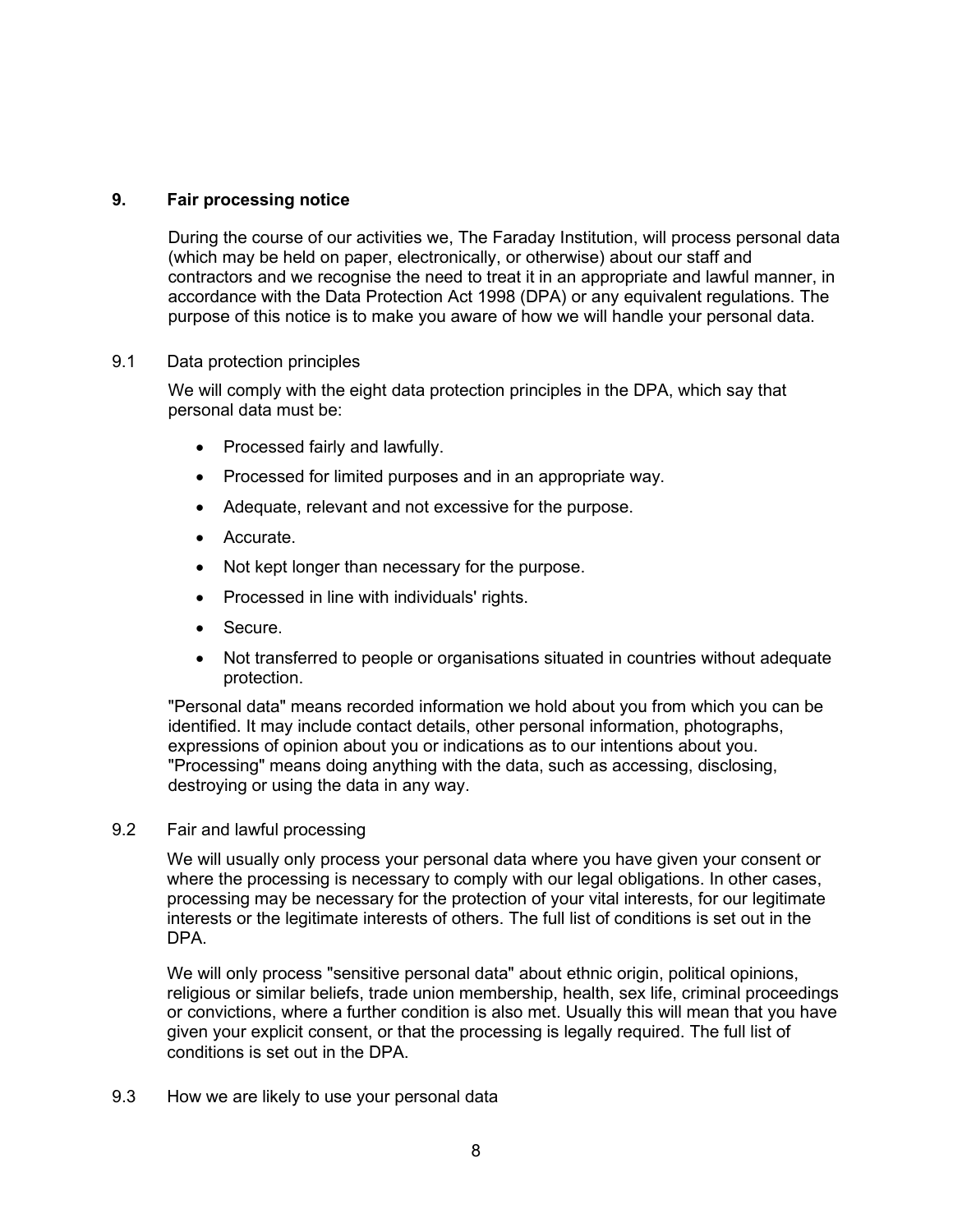We will process data about staff and contractors for legal, personnel, administrative and management purposes and to enable us to meet our legal obligations.

We may process sensitive personal data relating to staff including, as appropriate:

9.4 Processing for limited purposes

We will only process your personal data for the specific purpose or purposes notified to you or for any other purposes specifically permitted by the DPA.

9.5 Adequate, relevant and non-excessive processing

Your personal data will only be processed to the extent that it is necessary for the specific purposes notified to you.

9.6 Accurate data

We will keep the personal data we store about you accurate and up to date. Data that is inaccurate or out of date will be destroyed. Please notify us if your personal details change or if you become aware of any inaccuracies in the personal data we hold about you.

9.7 Data retention

We will not keep your personal data for longer than is necessary for the purpose. This means that data will be destroyed or erased from our systems when it is no longer required.

9.8 Processing in line with your rights

You have the right to:

- Request access to any personal data we hold about you.
- Prevent the processing of your data for direct-marketing purposes.
- Ask to have inaccurate data held about you amended.
- Prevent processing that is likely to cause unwarranted substantial damage or distress to you or anyone else.
- Object to any decision that significantly affects you being taken solely by a computer or other automated process.
- 9.9 Data security

We will ensure that appropriate measures are taken against unlawful or unauthorised processing of personal data, and against the accidental loss of, or damage to, personal data.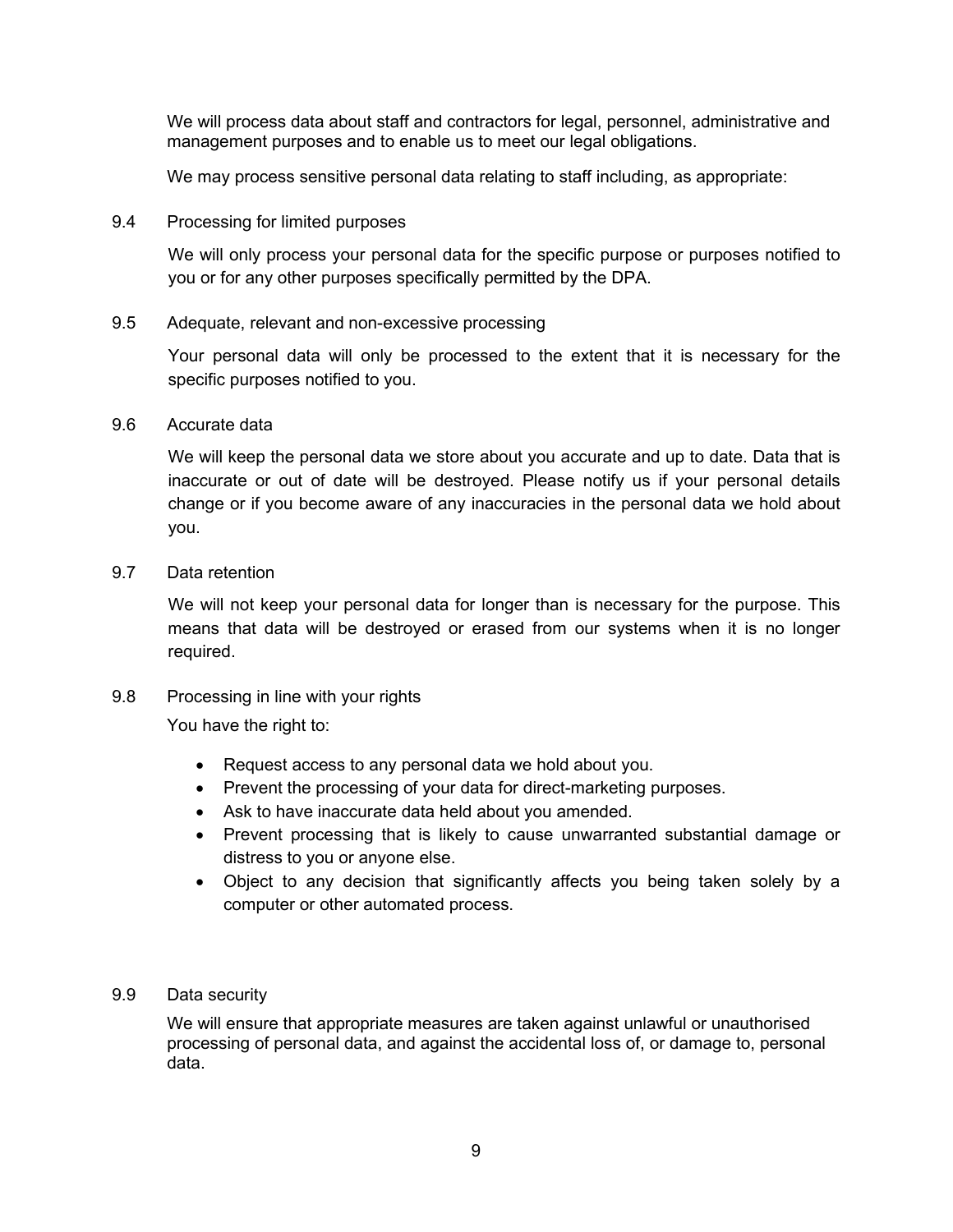We have in place procedures and technologies to maintain the security of all personal data from the point of collection to the point of destruction. We will only transfer personal data to a third party if he agrees to comply with those procedures and policies, or if he puts in place adequate measures himself.

Maintaining data security means guaranteeing the confidentiality, integrity and availability (for authorised purposes) of the personal data.

# 9.10 Providing information to third parties

We will not disclose your personal data to a third party without your consent unless we are satisfied that they are legally entitled to the data. Where we do disclose your personal data to a third party, we will have regard to the eight data protection principles.

# 9.11 Subject access requests

If you wish to know what personal data we hold about you, you must make the request in writing. All such written requests should be forwarded to the Chief Financial Officer.

# <span id="page-10-0"></span>**10. Equality and diversity policy**

The Faraday Institution is committed to promoting equal opportunities in employment. All staff and any job applicants and contractors will receive equal treatment regardless of age, disability, gender reassignment, marital or civil partner status, pregnancy or maternity, race, colour, nationality, ethnic or national origin, religion or belief, sex or sexual orientation **(Protected Characteristics).**

This policy sets out our approach to equal opportunities and the avoidance of discrimination at work. It applies to all aspects of employment with us, including recruitment, pay and conditions, training, appraisals, promotion, conduct at work, disciplinary and grievance procedures, and termination of employment.

### 10.1 Discrimination

You must not unlawfully discriminate against or harass other people including current and former employees, job applicants, clients, customers, suppliers and visitors. This applies in the workplace, outside the workplace (when dealing with customers, suppliers or other work-related contacts), and on work-related trips or events including social events.

The following forms of discrimination are prohibited under this policy and are unlawful:

- Direct discrimination: treating someone less favourably because of a Protected Characteristic. For example, rejecting a job applicant because of their religious views or because they might be gay.
- Indirect discrimination: a provision, criterion or practice that applies to everyone but adversely affects people with a particular Protected Characteristic more than others, and is not justified. For example, requiring a job to be done full-time rather than part-time would adversely affect women because they generally have greater childcare commitments than men. Such a requirement would be discriminatory unless it can be justified.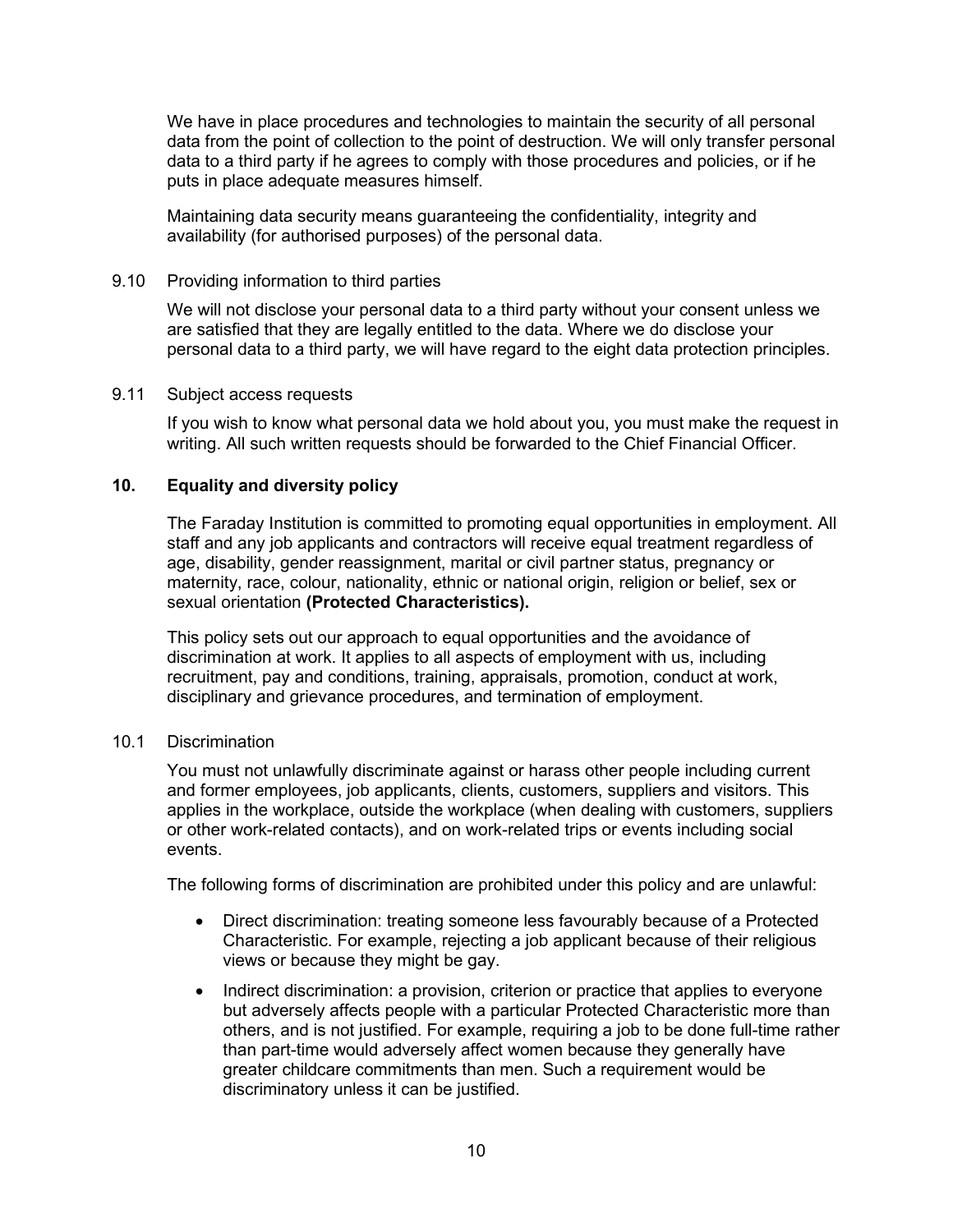- Harassment: this includes sexual harassment and other unwanted conduct related to a Protected Characteristic, which has the purpose or effect of violating someone's dignity or creating an intimidating, hostile, degrading, humiliating or offensive environment for them. Harassment is dealt with further in our Antiharassment and Bullying Policy.
- Victimisation: retaliation against someone who has complained or has supported someone else's complaint about discrimination or harassment.
- Disability discrimination: this includes direct and indirect discrimination, any unjustified less favourable treatment because of the effects of a disability, and failure to make reasonable adjustments to alleviate disadvantages caused by a disability.
- 10.2 Recruitment and selection

Recruitment, promotion and other selection exercises such as redundancy selection will be conducted on the basis of merit, against objective criteria that avoid discrimination. Shortlisting should be done by more than one person if possible.

Vacancies should generally be advertised to a diverse section of the labour market. Advertisements should avoid stereotyping or using wording that may discourage particular groups from applying.

Job applicants should not be asked questions which might suggest an intention to discriminate on grounds of a Protected Characteristic. For example, applicants should not be asked whether they are pregnant or planning to have children.

Job applicants should not be asked about health or disability before a job offer is made, except in the very limited circumstances allowed by law: for example, to check that the applicant could perform an intrinsic part of the job (taking account of any reasonable adjustments), or to see if any adjustments might be needed at interview because of a disability. Where necessary, job offers can be made conditional on a satisfactory medical check. Health or disability questions may be included in equal opportunities monitoring forms, which must not be used for selection or decision-making purposes.

### 10.3 Disabilities

If you are disabled or become disabled, we encourage you to tell us about your condition so that we can consider what reasonable adjustments or support may be appropriate.

#### 10.4 Part-time and fixed-term work

Part-time and fixed-term employees should be treated the same as comparable full-time or permanent employees and enjoy no less favourable terms and conditions (on a prorata basis where appropriate), unless different treatment is justified.

#### 10.5 Breaches of this policy

We take a strict approach to breaches of this policy, which will be dealt with in accordance with our Disciplinary Procedure. Serious cases of deliberate discrimination may amount to gross misconduct resulting in dismissal.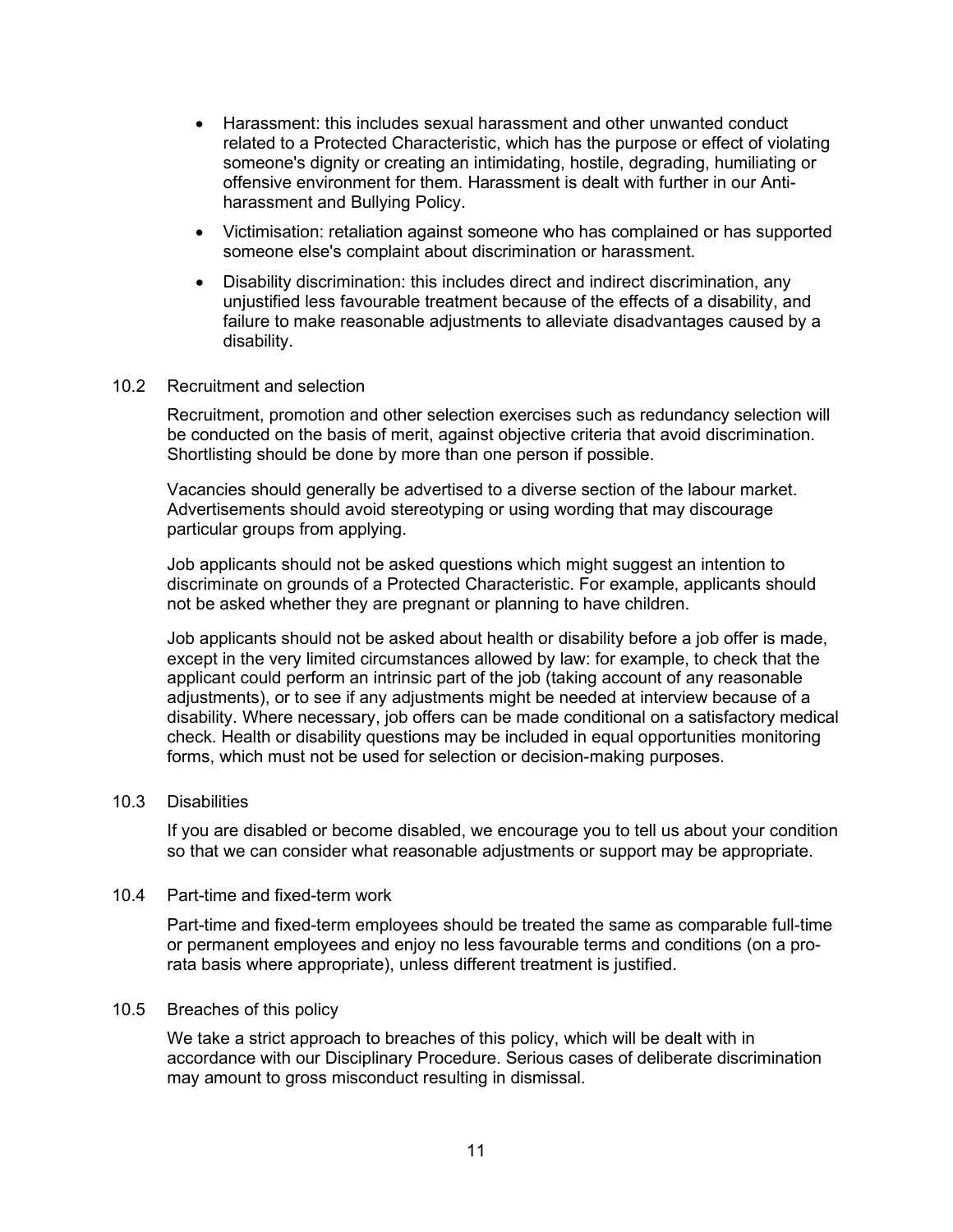If you believe that you have suffered discrimination you can raise the matter through our Grievance Procedure or Anti-harassment and Bullying Policy. Complaints will be treated in confidence and investigated as appropriate.

You must not be victimised or retaliated against for complaining about discrimination. However, making a false allegation deliberately and in bad faith will be treated as misconduct and dealt with under our Disciplinary Procedure.

# <span id="page-12-0"></span>**11. Anti-harassment and bullying policy**

The Faraday Institution is committed to providing a working environment free from harassment and bullying and ensuring all staff are treated, and treat others, with dignity and respect.

This policy covers harassment or bullying which occurs at work and out of the workplace, such as on business trips or at work-related events or social functions. It covers bullying and harassment by staff (which for these purposes may include consultants, contractors and agency workers) and also by third parties such as customers, suppliers or visitors to our premises.

# 11.1 What is harassment?

Harassment is any unwanted physical, verbal or non-verbal conduct that has the purpose or effect of violating a person's dignity or creating an intimidating, hostile, degrading, humiliating or offensive environment for them. A single incident can amount to harassment.

It also includes treating someone less favourably because they have submitted or refused to submit to such behaviour in the past.

Unlawful harassment may involve conduct of a sexual nature (sexual harassment), or it may be related to age, disability, gender reassignment, marital or civil partner status, pregnancy or maternity, race, colour, nationality, ethnic or national origin, religion or belief, sex or sexual orientation. Harassment is unacceptable even if it does not fall within any of these categories.

Harassment may include, for example:

- unwanted physical conduct or "horseplay", including touching, pinching, pushing and grabbing;
- unwelcome sexual advances or suggestive behaviour (which the harasser may perceive as harmless);
- offensive e-mails, text messages or social media content;
- mocking, mimicking or belittling a person's disability.

A person may be harassed even if they were not the intended "target". For example, a person may be harassed by racist jokes about a different ethnic group if the jokes create an offensive environment.

# 11.2 What is bullying?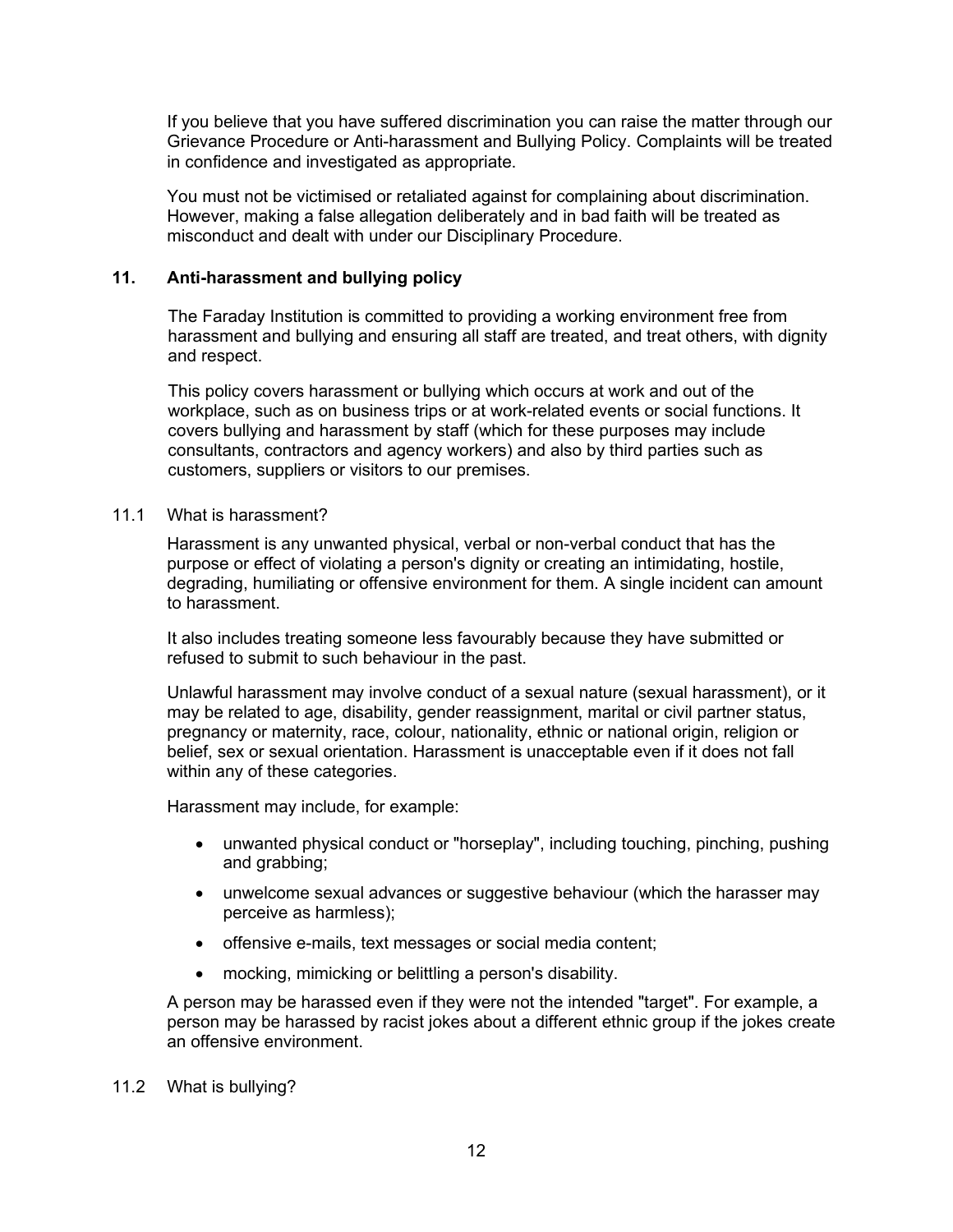Bullying is offensive, intimidating, malicious or insulting behaviour involving the misuse of power that can make a person feel vulnerable, upset, humiliated, undermined or threatened. Power does not always mean being in a position of authority but can include both personal strength and the power to coerce through fear or intimidation.

Bullying can take the form of physical, verbal and non-verbal conduct. Bullying may include, by way of example:

- physical or psychological threats;
- overbearing and intimidating levels of supervision;
- inappropriate derogatory remarks about someone's performance;

Legitimate, reasonable and constructive criticism of a worker's performance or behaviour, or reasonable instructions given to workers in the course of their employment, will not amount to bullying on their own.

# 11.3 If you are being harassed or bullied

If you are being harassed or bullied, consider whether you feel able to raise the problem informally with the person responsible. You should explain clearly to them that their behaviour is not welcome or makes you uncomfortable. If this is too difficult or embarrassing, you should speak to your line manager, who can provide confidential advice and assistance in resolving the issue formally or informally.

If informal steps are not appropriate, or have not been successful, you should raise the matter formally under our Grievance Procedure.

We will investigate complaints in a timely and confidential manner. The investigation will be conducted by someone with appropriate experience and no prior involvement in the complaint, where possible. Details of the investigation and the names of the person making the complaint and the person accused must only be disclosed on a "need to know" basis. We will consider whether any steps are necessary to manage any ongoing relationship between you and the person accused during the investigation.

Once the investigation is complete, we will inform you of our decision. If we consider you have been harassed or bullied by an employee the matter will be dealt with under the Disciplinary Procedure as a case of possible misconduct or gross misconduct. If the harasser or bully is a third party such as a customer or other visitor, we will consider what action would be appropriate to deal with the problem. Whether or not your complaint is upheld, we will consider how best to manage any ongoing working relationship between you and the person concerned.

### 11.4 Protection and support for those involved

Staff who make complaints or who participate in good faith in any investigation must not suffer any form of retaliation or victimisation as a result. Anyone found to have retaliated against or victimised someone in this way will be subject to disciplinary action under our Disciplinary Procedure.

### 11.5 Record-keeping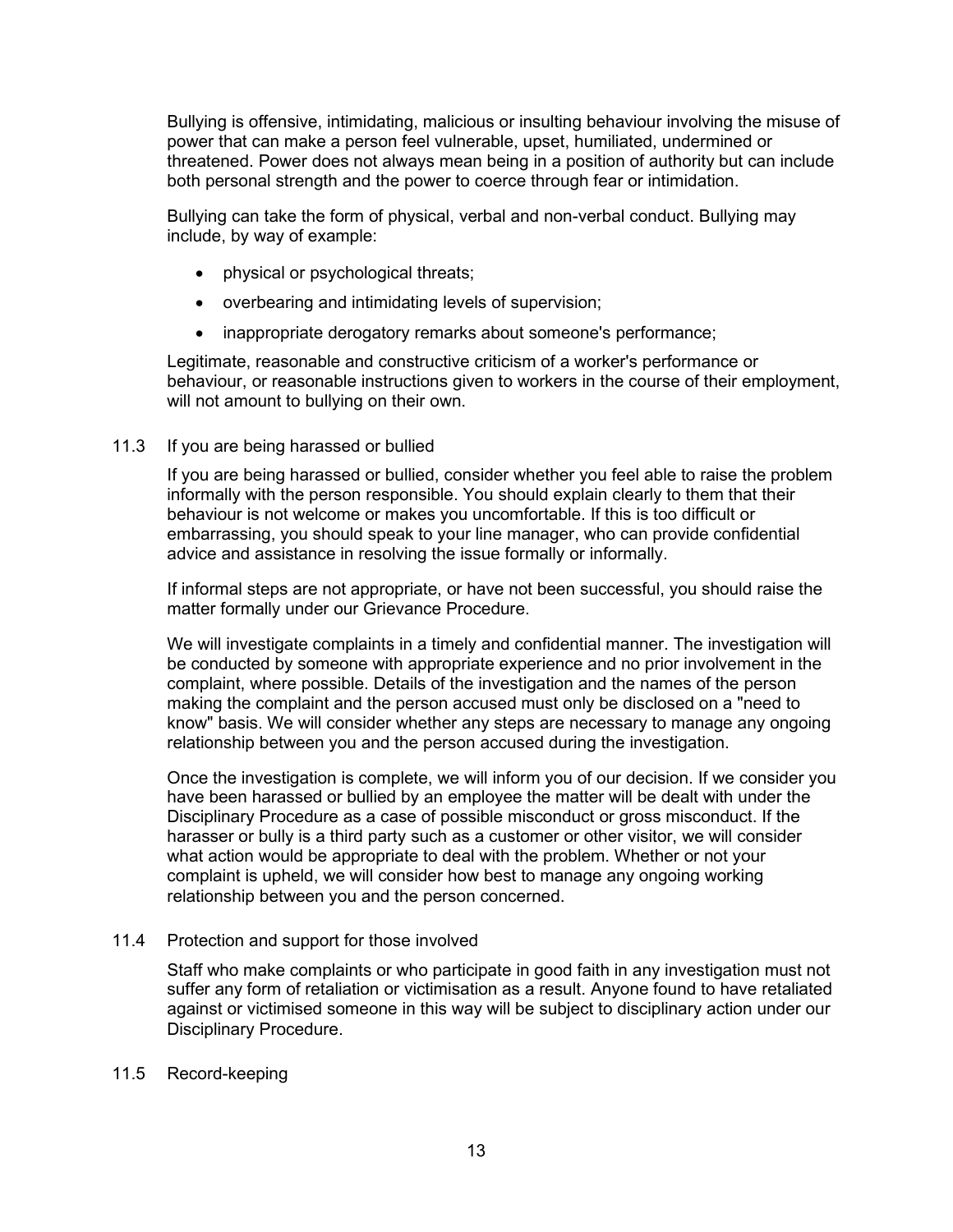Information about a complaint by or about an employee may be placed on the employee's personnel file, along with a record of the outcome and of any notes or other documents compiled during the process. These will be processed in accordance with data protection laws.

# <span id="page-14-0"></span>**12. Anti-corruption and bribery policy**

It is our policy to conduct all of our business in an honest and ethical manner. We take a zero-tolerance approach to bribery and corruption and are committed to acting professionally, fairly and with integrity in all our business dealings and relationships.

Any employee who breaches this policy will face disciplinary action, which could result in dismissal for gross misconduct. Any non-employee who breaches this policy may have their contract terminated with immediate effect.

This policy applies to all persons working for us or on our behalf in any capacity, including employees at all levels, Chief Executives, officers, agency workers, seconded workers, volunteers, interns, agents, contractors, external consultants, third-party representatives and business partners.

12.1 What is bribery?

**Bribe** means a financial or other inducement or reward for action which is illegal, unethical, a breach of trust or improper in any way. Bribes can take the form of money, gifts, loans, fees, hospitality, services, discounts, the award of a contract or any other advantage or benefit.

**Bribery** includes offering, promising, giving, accepting or seeking a bribe.

All forms of bribery are strictly prohibited. If you are unsure about whether a particular act constitutes bribery, raise it with your manager or the Chief Financial Officer.

Specifically, you must not:

- give or offer any payment, gift, hospitality or other benefit in the expectation that a business advantage will be received in return, or to reward any business received;
- accept any offer from a third party that you know or suspect is made with the expectation that we will provide a business advantage for them or anyone else;
- give or offer any payment (sometimes called a facilitation payment) to a government official in any country to facilitate or speed up a routine or necessary procedure.

You must not threaten or retaliate against another person who has refused to offer or accept a bribe or who has raised concerns about possible bribery or corruption.

# 12.2 Gifts and hospitality

This policy does not prohibit the giving or accepting of reasonable and appropriate hospitality for legitimate purposes such as building relationships, maintaining our image or reputation, or marketing our role and services. However, these circumstances are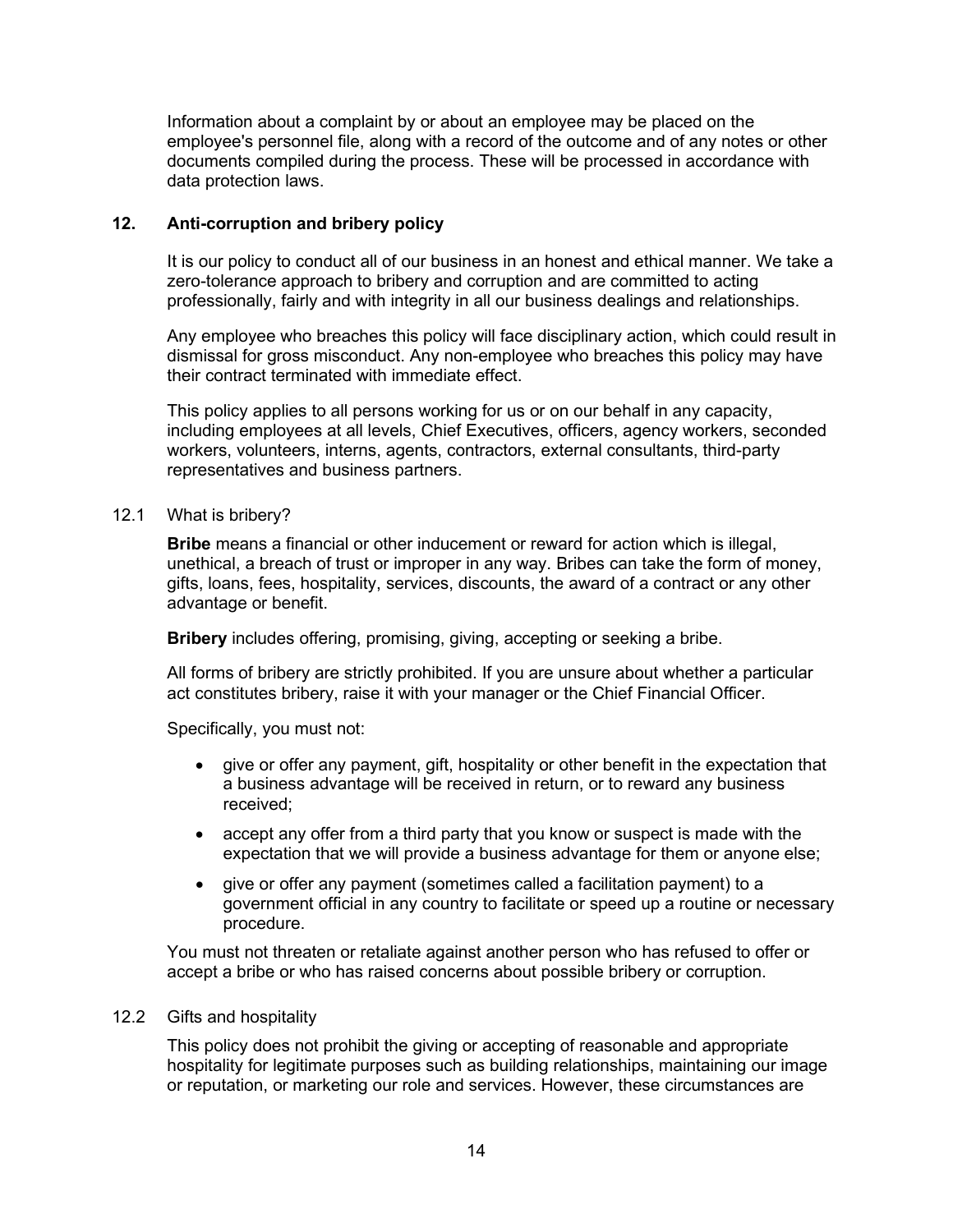likely to be exceptional and you will need the written approval of the Chief Financial Officer before giving or accepting a gift.

In general, a gift or hospitality will not be appropriate if it is unduly lavish or extravagant, or could be seen as an inducement or reward for any preferential treatment (for example, during contractual negotiations or a tender process).

Gifts must never include cash or cash equivalent (such as vouchers) or be given in secret.

Promotional gifts of low value such as branded stationery may be given to or accepted from existing suppliers and business partners.

### 12.3 How to raise a concern

If you are offered a bribe, or are asked to make one, or if you suspect that any bribery, corruption or other breach of this policy has occurred or may occur, you must notify the Chief Financial Officer, the Chief Executive or the Chairman or report it in accordance with our Whistleblowing Policy as soon as possible.

# 12.4 Record-keeping

You must declare and keep a written record of all hospitality or gifts given or received. You must also submit all expenses claims relating to hospitality, gifts or payments to third parties in accordance with our expenses policy and record the reason for expenditure.

All accounts, invoices, and other records relating to dealings with third parties including suppliers and customers should be prepared with strict accuracy and completeness. Accounts must not be kept "off-book" to facilitate or conceal improper payments.

# <span id="page-15-0"></span>**13. Whistleblowing policy**

We are committed to conducting our business with honesty and integrity and we expect all staff to maintain high standards. Any suspected wrongdoing should be reported as soon as possible.

This policy covers all employees, officers, consultants, contractors, volunteers, interns, casual workers and agency workers.

#### 13.1 What is whistleblowing?

Whistleblowing is the reporting of suspected wrongdoing or dangers in relation to our activities. This includes bribery, facilitation of tax evasion, fraud or other criminal activity, miscarriages of justice, health and safety risks, damage to the environment and any breach of legal or professional obligations.

# 13.2 How to raise a concern

We hope that in many cases you will be able to raise any concerns with your manager and/ or the Faraday Institution Chief Executive. However, where you prefer not to raise it with your management for any reason, you should contact the Chairman.